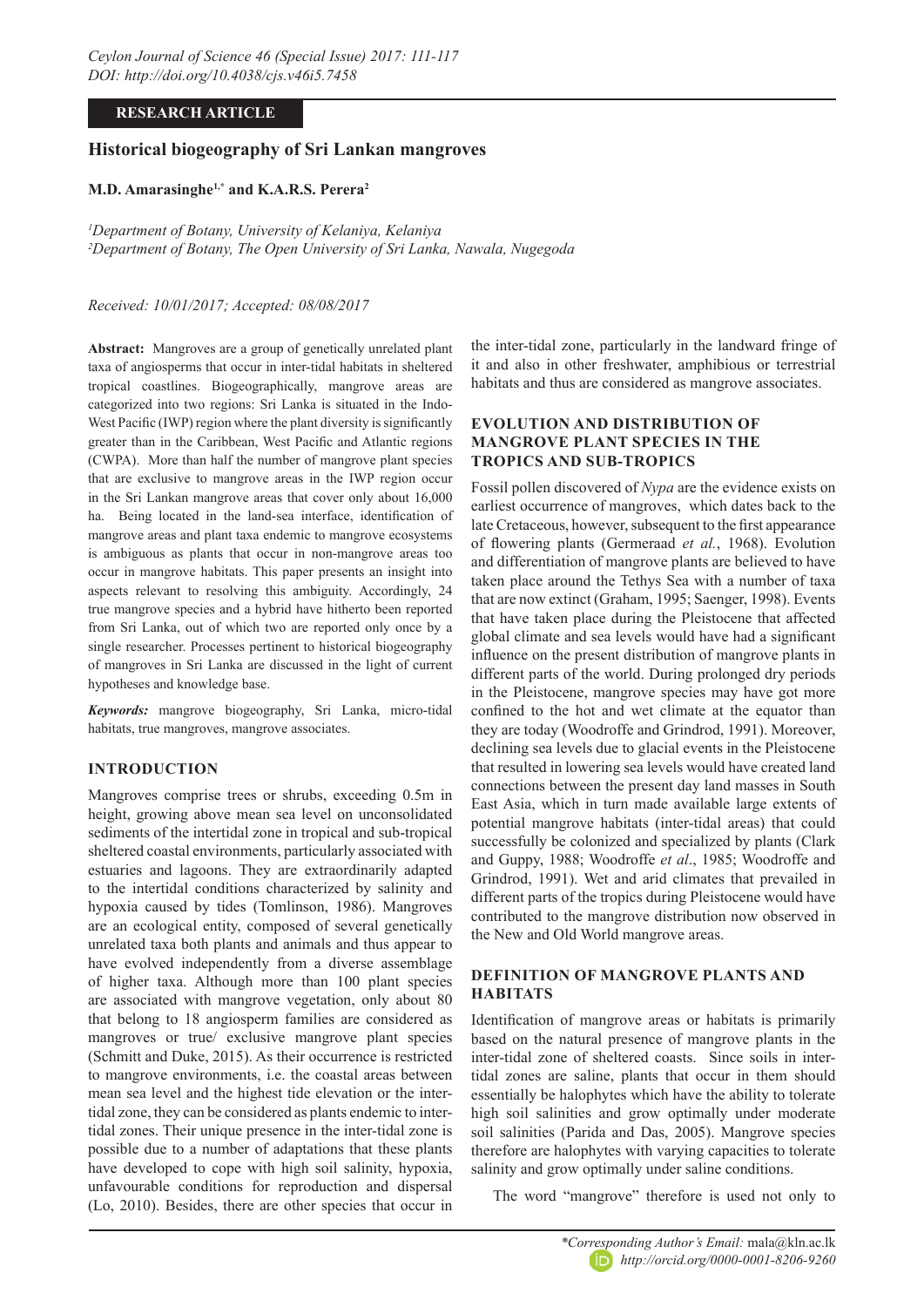Nevertheless, differentiating plant species as exclusive/ true mangroves and associates is contentious. Plant species that exclusively occur in inter-tidal habitats which are predominantly occupied by species with morphological as well as physiological adaptations to cope with high soil salinity and hypoxia are considered the true mangroves, while those species that occur not only in saline inter-tidal areas but also in brackish water or freshwater wetlands or in terrestrial habitats (rarely) are reckoned as associates. Accuracy and integrity of this categorization therefore depends largely on the field observations and therefore is subjective. *Pemphis acidula* is considered by most as a true mangrove species, nevertheless, in Sri Lanka, it occurs on the cliff slopes, above the inter-tidal zone at Kudiramalai Point on the north western coast of Sri Lanka which receives sea-spray. *Acrostichum aureum* and *A. speciosum*, the only pteridophyte species in mangrove areas, by this definition, are not true mangroves, but associates as they also occur in brackish water and near-freshwater wetlands which are located away from inter-tidal areas.

Besides *P. acidula* and species of *Acrostichum*, the other species that are often subject to controversy include *Heritiera littoralis*, *Excoecaria agallocha, Xylocarpus granatum*, and *Acanthus ilicifolius.* Based on leaf traits and leaf salt accumulation, Wang *et al*. (2010) classified *A. ilicifolius, X. granatum* and *P. acidula* as true mangroves while *H. littoralis, E. agallocha and Acrostichum* species as associated species. In Sri Lanka, *E. agallocha* is observed in the flood plain riparian forests in the upstream zones of estuaries, among typically freshwater species such as *Terminalia arjuna.* Leaf characteristics of *Clerodendron inerme* often classified as an associate, resemble those of true mangrove species more than those of associates. This species is found not only in the back mangrove areas close to the landward margin but also in the water-front areas among other true mangroves. In the Kala Oya estuary on the north western coast of Sri Lanka, it is found growing luxuriantly among *Rhizophora mucronata* stands at the water-front zone, nevertheless it is an isolated occurrence, as such, *C. inerme* is considered as an associate.

The common true mangrove species are capable of producing mono-specific stands unlike the associates, which show a scattered distribution. True mangrove species that are capable in producing mono-specific stands in the inter-tidal zone or those that dominate mangrove communities are considered as major true mangroves while the others as minor true mangroves (Tomlinson, 1986). Although *E. agallocha* is more appropriate to be considered an associate, it dominates the upstream areas of estuaries, (where the salinity is low) particularly, in Sri Lanka's dry zone and found in abundance among true mangroves in

most mangrove areas in Sri Lanka.

In addition to the inter-tidal areas on shoreline of sheltered coasts, mangroves occur in more inland areas that receive tidal water, and mangrove seeds/seedlings, due to the altered local hydrological landscape by anthropogenic activities such as construction of roads and drainage canals.

Exclusivity of mangroves lies with their ability to grow optimally while tolerating salt, lack of freshwater and a stable substratum, and hypoxia when inundated and unfavourable conditions for seed germination and establishment that is commonplace in the inter-tidal zone. Many morphological and physiological adaptations, which vary among taxa, have rendered mangrove species the ability to cope with these harsh conditions (Ball, 1996). Production of a variety of aerial roots that are characteristic to different mangrove plant species is a major adaptation for their survival in periodically hypoxic inter-tidal soils. Some trees of *Bruguiera cylindrica* encountered in mangrove areas on the east coast of the island possessed prop roots in addition to the knee roots, characteristic to this species. Performance of ecological functions of mangrove ecosystems therefore depends on the extent to which individual species are equipped with these adaptations (Ye *et al.*, 2005).

#### **FLORISTICS OF SRI LANKAN MANGROVES**

Earliest scientific record on mangroves in Sri Lanka (restricted to the southern coasts) appeared in 1905 by Tansley and Fritsch that followed by Abeywickrema (1960) and Aruchelvam (1968). The occurrence of seven common true mangrove species and two rare true mangrove species have been recorded from the inter-tidal areas of Puttalam lagoon, Dutch bay and Portugal bay on the north-western coast of Sri Lanka (Amarasinghe and Balasubramaniam, 1992; Balasubramaniam and de Silva, 1984; Kanakaratne *et al*., 1983). Jayatissa *et al.* (2002) report the occurrence of 20 true mangrove species and 18 associates in lagoons and estuaries on the south western coast of Sri Lanka. The national Red List 2012 of Sri Lanka (Ministry of Environment, 2012) includes 21 plant species as true mangroves.

Considering the issues related to the ambiguity of grouping plants as true and associate mangrove species, a total 80 mangrove plant species have been reported globally to be endemic to the inter-tidal areas(true mangroves) (Duke, 1995). The true mangrove species of wide distribution in most of the inter-tidal areas of Sri Lanka are *Avicennia marina*, *Rhizophora mucronata*, *R. apiculata* and *Lumnitzera racemosa.* Table 1 includes the mangrove species that match to a large extent with the characteristics of true mangroves. Although *Heritiera littoralis*, occurs in inter-tidal areas of low salinity, it is considered a true mangrove as it has not been observed in freshwater swamps or in terrestrial habitats. Mangrove associated species recorded in Sri Lankan mangrove areas are presented in Table 2. *Terminalia arjuna* and *Diospyros sp.* were encountered only in Kala Oya estuary. *Nymphea nouchali* was observed in estuaries of Kala Oya and Yan Oya.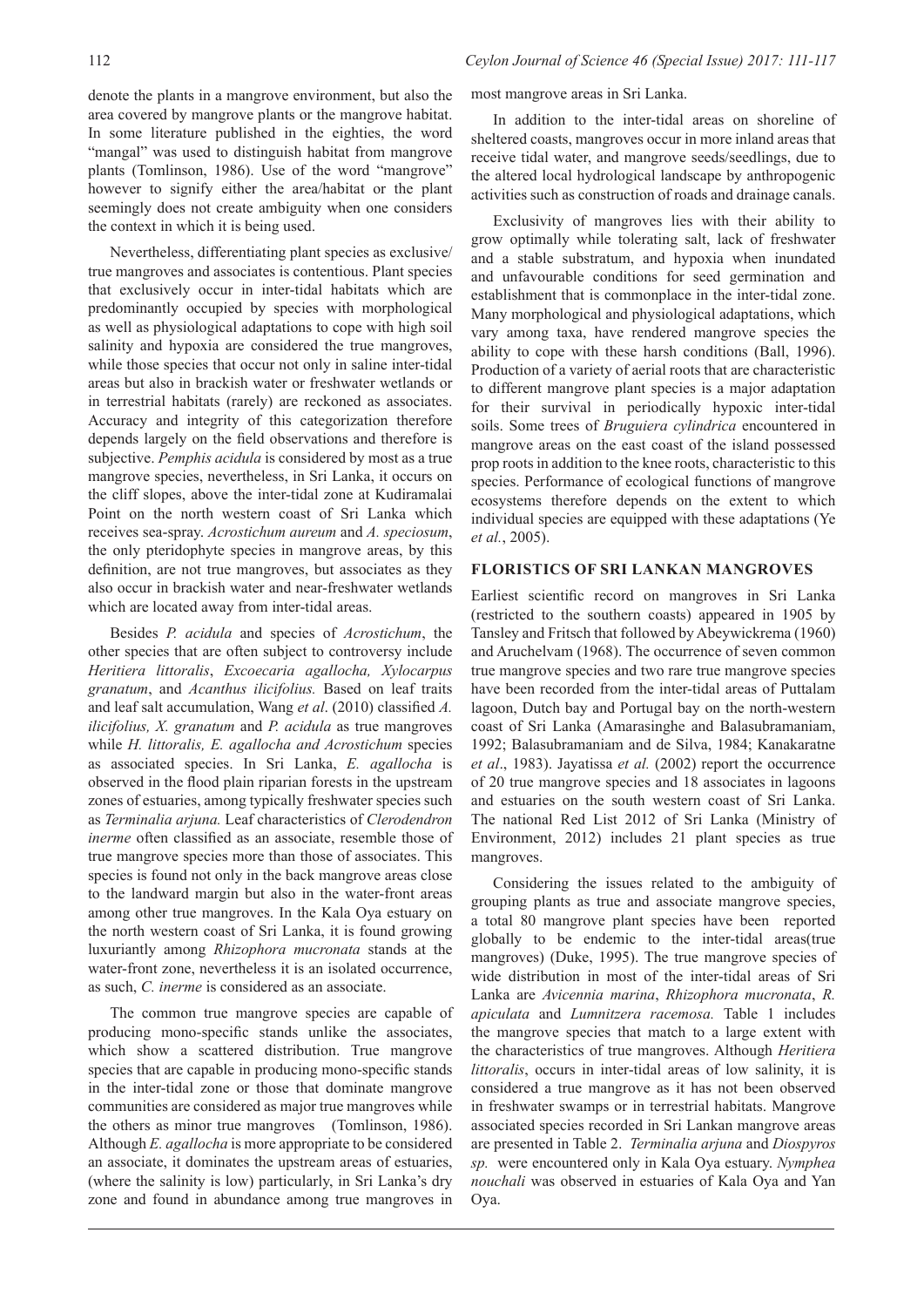### **SRI LANKAN MANGROVES IN THE GLOBAL MANGROVE LANDSCAPE**

Mangroves have been estimated to cover 15.6 to 19.8 million hectares in tropical and sub-tropical coastal areas (FAO, 2007). The northern limits of mangrove occurrence is in Japan (31ºN) and Bermuda (32ºN) and the southern limits are in South Australia (38.75ºS) and the east coast of South Africa (32.6ºS) (Tomlinson, 1986). Biogeographic distribution of mangroves is generally confined to the tropical and subtropical regions and the largest percentage of mangroves is found between 5° N and 5° S latitude (Giri *et al*., 2011). Mangroves are distributed pan-tropically and therefore they occur along coastlines of 124 countries and territories in the tropics (Kathiresan and Bingham, 2001).

Diversity of plants and animals in an ecosystem is the cumulative result of numerous physical processes as well as biological interactions that occur in it. It is logical to expect therefore convergent diversity to take place in similar habitats. The mangrove flora however deviates from this, as distinctly different diversities occur in similar inter-tidal habitats in different tropical regions of the world. Biogeographically, mangrove areas are categorized globally into two regions and Sri Lanka is situated in the Indo-West Pacific (IWP) region (Eastern group / Old World). The cold water at the southern tip of Africa and

the large distance between Asia and America divide the IWP from the Atlantic-Caribbean and Eastern Pacific (ACEP) region. Although comparable extents are covered by mangroves in these two regions, IWP far outnumbers the tree genera and species (Luther and Greenberg, 2009). ACEP region supports only 15 species of 8 genera while the IWP region harbours 65 species of 23 genera. Among them, 40 species in the IWP are exclusive to mangrove areas (true mangroves) whereas in the ACEP region, only 3 -5 species are restricted to it (Duke, 1992).

The explanation for the above 'anomalous' biogeographic pattern has been related to the 'Centre of origin' hypothesis that proclaims all mangrove taxa originated in the eastern shores of the Tethys sea which is now represented by the IWP region, and later dispersed into other parts of the world. It is suggested that the presence of diverse flora in adjacent terrestrial ecosystems and in relatively seasonal rainfall, that prevailed throughout most of the Tertiary would have been conducive for terrestrial plants to invade mangrove habitats through adaptations to the inter-tidal zone. The restriction of most mangrove taxa to the IWP region may have resulted from poor dispersal with closure of the Tethys connection to the Atlantic Ocean in the middle of the Tertiary period (Latham and Ricklefs, 1993).

**Table 1:** List of true mangrove species reported from, or observed in Sri Lankan mangrove areas.

. Abeywickrema, 1960; **2**. Aruchelvam, 1968; **3**. De Silva and Balasubramaniam, 1985; **4**. Nanayakkara, 1986; **5**. Pinto, 1986; . Jayawardena, 1985; **7**. Rao, 1987; **8**. Amarasinghe and Balasubramaniam, 1992; **9**. Jayatissa *et al.*, 2002; **10**. Perera , 2014 (Unpublished PhD thesis) **11**. Perera *et al.*, 2012; **12**. Personal (Amarasinghe, M.D.) observations; **13**. de Silva and de Silva, 1998; . Setyawan *et al.*, 2014, **15.** Tansley and Fritsch, 1905; **16**. Ministry of Environment, 2012.

| N <sub>0</sub> | <b>True Mangrove Species</b>                     | <b>Reference Sources</b>                          |
|----------------|--------------------------------------------------|---------------------------------------------------|
| 01             | Acanthus ilicifolius L.                          | 1, 2, 3, 4, 5, 6, 7, 9, 10, 15                    |
| 02             | Aegiceras corniculatum (L.) Blanco               | 1, 2, 3, 4, 5, 6, 7, 8, 9, 10, 16                 |
| 03             | Avicennia alba Blume*                            | 1, 2, 3, 4, 5, 6, 7, 9                            |
| 04             | Avicennia marina (Forsk.) Vierh                  | $1, 2, 3, 4, 5, 6, 7, 8, 9, 10, 11, 12, 13; 16$   |
| 05             | Avicennia officinalis L.                         | 1, 2, 3, 4, 5, 6, 7, 9, 10, 11, 12, 15, 16        |
| 06             | Bruguiera cylindrica (L.) Blume                  | 1, 2, 3, 4, 5, 6, 7, 9, 10, 11, 12, 16            |
| 07             | Bruguiera gymnorriza (L.) Lamk.                  | $1, 2, 3, 4, 5, 6, 7, 9, 10, 11, 12, 13, 15; 16$  |
| ${\bf 08}$     | Bruguiera hainessi C.G. Rogers*                  | 7                                                 |
| 09             | Bruguiera parviflora Wight & Arnold ex. Griffith | 7                                                 |
| 10             | Bruguiera sexangula (Lour.) Poir                 | 1, 3, 4, 5, 6, 7, 9, 10, 12                       |
| 11             | Ceriops decandra (Griff.) Ding Hou*              | 1, 3, 5, 6, 7, 12, 16                             |
| 12             | Ceriops tagal (Perr.) C.B. Robinson              | 1, 2, 3, 4, 5, 6, 7, 8, 9, 11, 10, 12, 13, 16     |
| 13             | Cynometra iripa Kostel*                          | 8, 9, 16                                          |
| 14             | Heritiera littoralis                             | 2, 12, 16                                         |
| 15             | Lumnitzera littorea (Jack) Voigt *               | 1, 3, 7, 9, 12                                    |
| 16             | Lumnitzera racemosa Willd.                       | 1, 2, 3, 4, 5, 6, 7, 8, 9, 10, 11, 12, 16         |
| 17             | Nypa fruticans (Thunb.) Wurmb.                   | 1, 2, 3, 4, 5, 6, 7, 9, 10, 15, 12, 16            |
| 18             | Rhizophora apiculata BL.                         | 1, 2, 3, 4, 5, 6, 7, 9, 10, 11, 12, 16            |
| 19             | Rhizophora mucronata Lamk.                       | 1, 2, 3, 4, 5, 6, 7, 8, 9, 10, 11, 12, 13, 15, 16 |
| 20             | Scyphiphora hydrophyllaceae Gaertn.*             | 1, 3, 6, 7, 9, 10, 16                             |
| 21             | Sonneratia alba J.Smith*                         | 1, 3, 5, 6, 7, 9, 10, 12, 15, 16                  |
| 22             | Sonneratia apetala Buch.-Ham *                   | 3, 5, 6, 7, 9, 15                                 |
| 23             | Sonneratia caseolaris (L.) Engler                | 1, 2, 3, 4, 5, 6, 7, 9, 10, 11, 12, 15, 16        |
| 24             | Xylocarpus granatum Konig                        | 2, 3, 4, 5, 6, 7, 9, 12, 16                       |
| 25             | Rhizophora annamalayana (hybrid)                 | 14                                                |
|                | *Rare mangrove plant species                     |                                                   |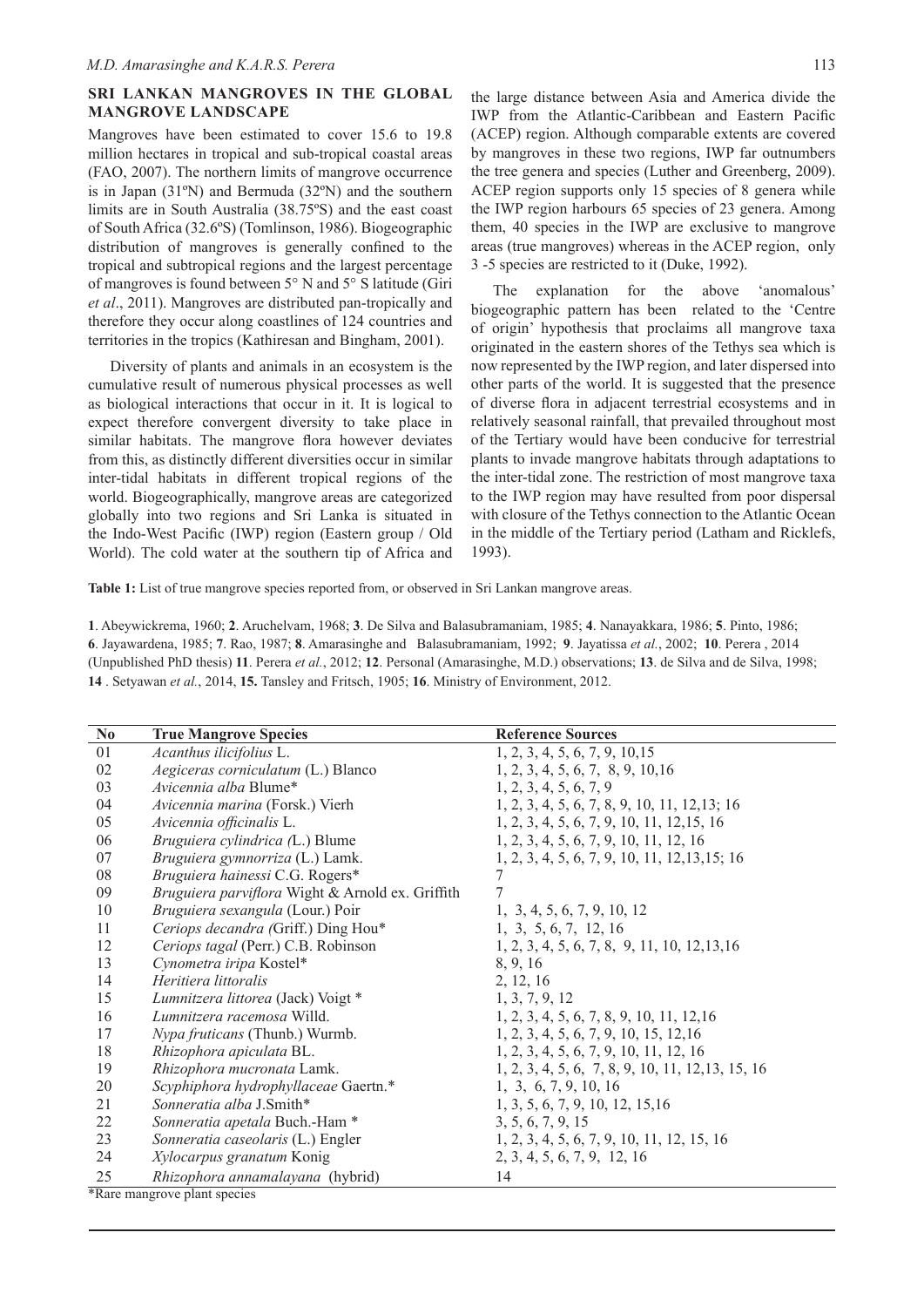| Table 2: List of mangrove associated species recorded from mangrove areas of Sri Lanka. |  |  |  |
|-----------------------------------------------------------------------------------------|--|--|--|
|-----------------------------------------------------------------------------------------|--|--|--|

|    | <b>Mangrove Associated Species</b>        |    | <b>Mangrove Associated Species</b>        |
|----|-------------------------------------------|----|-------------------------------------------|
| 01 | Acrostichum aureum L.                     | 18 | Hibiscus tiliaceus L.                     |
| 02 | <i>Acrostichum speciosum Willd.</i>       | 19 | Manilkara hexandra (Roxb.) Dubard.        |
| 03 | Anona glabra L.                           | 20 | Nymphaea nouchali Burm.f.                 |
| 04 | Ardisia elliptica Thunb.                  | 21 | Phoenix zeylanica Trim.                   |
| 05 | Barringtonia asiatica (L.) Kurz.          | 22 | Pongamia piñata (L.)                      |
| 06 | Barringtonia racemosa (L.) Spreng.        | 23 | Premna integrifolia Lam.                  |
| 07 | Calophyllum inophyllum L.                 | 24 | Salvadora persica L.                      |
| 08 | Clerodendron inerme (L.Gaertn.)           | 25 | Sphaeranthus amaranthoides Burm.f.        |
| 09 | Caesalpinia crista L.                     | 26 | Salvinia molesta D.S.Mitchell             |
| 10 | Cerbera manghas L.                        | 27 | Sesuvium portulacastrum (L.) L.           |
| 11 | Cynodon dactylon (L.) Pers.               | 28 | Suaeda nudiflora Moq.                     |
| 12 | Derris uliginosa (Willd.) Benth           | 29 | Suaeda maritima (L.) Dumort.              |
| 13 | Derris trifoliata Lour.                   | 30 | Sueda monoica Forssk. ex J.Gmelin         |
| 14 | Dolechandrone spathacea (L.f.) K.Schumann | 31 | Tamarix gallica L.                        |
| 15 | Diospyros sp.                             | 32 | Terminalia arjuna (Roxb.) Wight & Arn.    |
| 16 | Excoecaria agallocha.L.                   | 33 | Thespesia populnea (L.) Soland. ex. corr. |
| 17 | Excoecaria indica (Willd.) Muell.-Arg./   | 34 | Typha angustifolia L.                     |

Considering various lines of evidence such as, mangrove fossil records, comparisons between modern and fossil distribution of mangroves and eight gastropod genera that show high affinity to the mangrove environment, speciesarea relationships of mangroves and associated gastropods in relation to the available habitat area and patterns of individual plants associated with gastropod communities and species, Ellison *et al*., (1999) support the 'vicariance hypothesis'. This hypothesis presumes mangrove taxa evolved around the Tethys Sea during the Late Cretaceous and that regional species diversity has resulted in speciation (allopatric evolution) that has taken place after continental drift which served as a barrier to gene flow. They concluded that the patterns of nestedness at both the community and species level indicate three independent regions of diversification of mangrove ecosystems, i. South-east Asia, ii. Caribbean and Eastern Pacific, and iii. Indian Ocean where Sri Lanka is located.

Biogeographic analysis based on genetic relationships, fossil records and tectonic processes, of the most widespread mangrove genus, *Rhizophora* throws light on the potential role of both vicariance and long-distance dispersal in the development of current biogeographic patterns of mangroves (Lo *et al.*, 2014; Duke, 1992). *Rhizophora* is a dominant genus of the pan-tropical mangrove plant family, Rhizophoraceae. Fossil records provide evidence that this genus is in existence since the Pelaeocene about 55.8 - 65.5 Ma and it shows a disjunct species distribution in both IWP and CWPA regions. All *Rhizophora* taxa have the ability to disperse long distances owing to their characteristic large buoyant propagules (viviparous seeds). Of the six *Rhizophora* species described from mangrove areas, three (*R. apiculata, R. mucronata* and *R. stylosa*) are found exclusively in the IWP region while two (*R. mangle* and *R. racemosa*) are restricted to CWPA region. Only one species, *R. samoensis* is common to both regions (Duke, 1992).

Geographical disjunctions of plant and animal lineages can arise through historical long distance dispersal to new areas or through vicariant events that create physical barriers to gene flow and hence facilitate population divergence or allopatric speciation, although the distributional patterns associated with vicariance may not always be distinct from those caused by dispersal (Duke, 1992). For instance, despite the low genetic diversity, significant genetic structuring has been reported to occur among *Rhizophora mucronata* populations in south-east Asia. Contrary to observations made on other mangrove species, genetic differentiation in *R. mucronata* has not been observed between populations on the coasts of the Malay peninsula or shown a correlation with geographical distance (Wee *et al*., 2014). The most distinct genetic discontinuity has been observed at the boundary between the Andaman Sea and the Malacca Strait, and this situation is explained by the prevailing ocean currents in the region. Genetic structure of *R. mucronata* therefore is apparently maintained by ocean-current facilitated propagule dispersal (Wee *et al*., 2014) and thus it is suggested oceanic circulation patterns might have acted as a cryptic barrier to gene flow (Wee *et al.*, 2015).

Despite the remarkable differences in life-history traits of mangrove species, which should have had a strong influence on seed dispersal capability and, thus, population connectivity, it is plausible that not only vicariant events, but also climate fluctuations and marine currents would have contributed to distribution of genetic diversity (Cerón-Souza *et al*., 2015). Although adaptation to different habitats govern local distributional patterns, Duke (1995) also suggests that it is likely that the combination of dispersal and historical perturbations has a predominant role in determining the overall distribution patterns (Duke, 1995).

On the contrary, relying on phylogenetic and phylogeographic analyses based on internal transcribed spacer (ITS) sequences, chloroplast DNA (cpDNA), and amplified fragment length polymorphisms (AFLPs) of genomic DNA that demonstrate recent long distance dispersal across the Atlantic ocean, Nettel and Dodd (2007)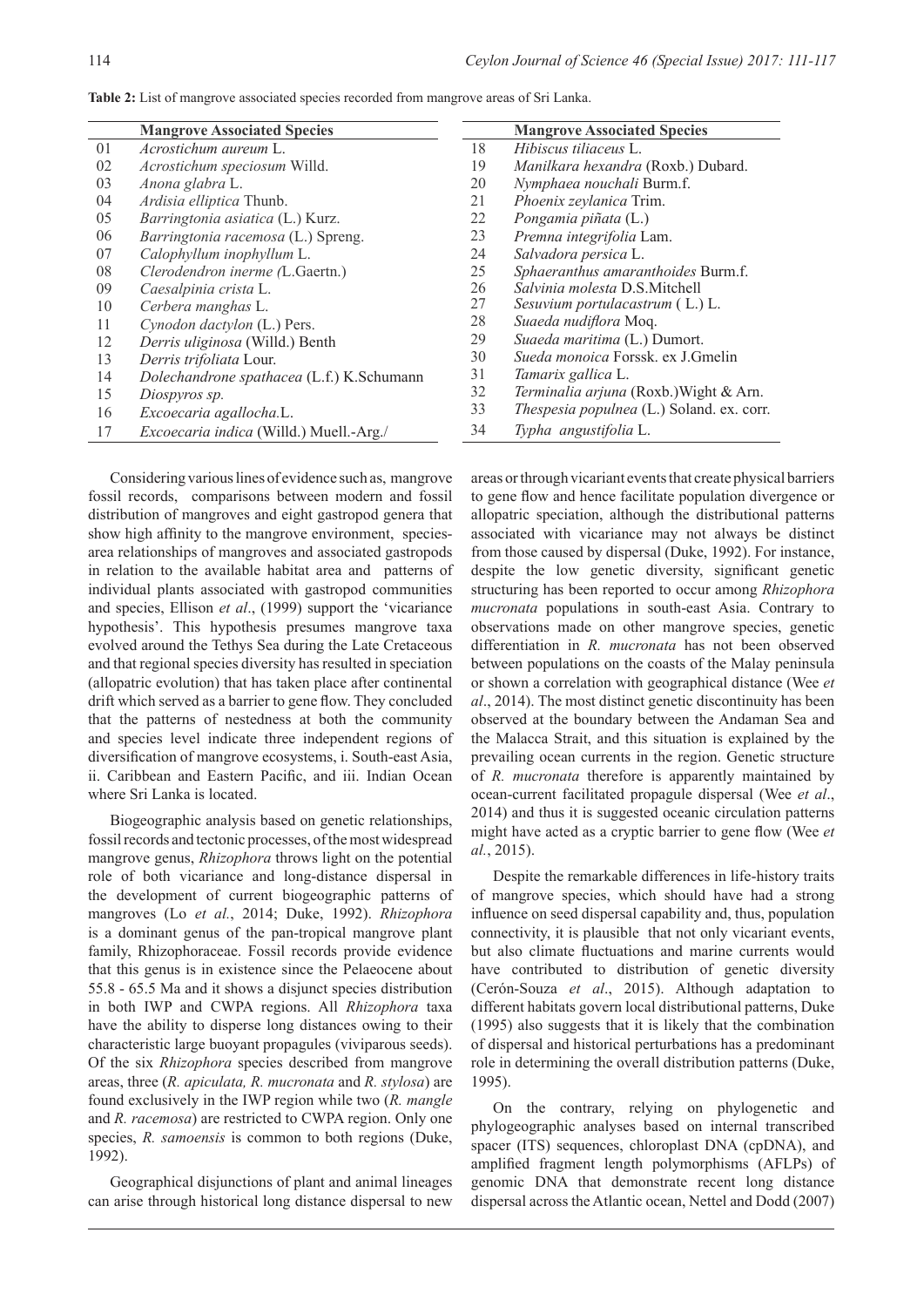Table 3: Distribution of major true mangrove species along the shores of the Indian Ocean Eastwards and westwards to Sri Lanka. (Sources: Spalding *et al.*, 2010; personal (Amarasinghe, M.D.) observations on Sri Lankan mangroves)

|     | <b>True Mangrove Species</b> | <b>East coast</b><br>of Africa/<br>Madagascar | Sri Lanka | <b>SE</b> Asia |
|-----|------------------------------|-----------------------------------------------|-----------|----------------|
| 1.  | Acanthus ilicifolius         |                                               |           |                |
| 2.  | Aegialitis rotundifolia      |                                               |           |                |
|     | Aegiceras corniculatum       |                                               |           |                |
| 6.  | Avicennia alba               |                                               |           |                |
|     | Avicennia marina             |                                               |           |                |
| 8.  | Avicennia officinalis        |                                               |           |                |
| 9.  | Bruguiera cylindrica         |                                               |           |                |
| 10. | Bruguiera gymnorrhiza        |                                               |           |                |
| 11. | Ceriops decandra             |                                               |           |                |
| 12. | Ceriops tagal                |                                               |           |                |
| 13. | Cynometra iripa              |                                               |           |                |
| 14  | Heretiera littoralis         |                                               |           |                |
| 15. | Kandelia candel              |                                               |           |                |
| 16. | Rhizophora apiculata         |                                               |           |                |
| 17. | Rhizophora mucronata         |                                               |           |                |
| 18. | Rhizophora stylosa           |                                               |           |                |
| 19. | Scyphiphora hydrophyllacea   |                                               |           |                |
| 20. | Sonneratia alba              |                                               |           |                |
| 21. | Sonneratia caseolaris        |                                               |           |                |
| 22. | Sonneratia griffithii        |                                               |           |                |
| 23. | Sonneratia ovata             |                                               |           |                |

reject the hypothesis of vicariance for the widespread distribution of *Avicennia germinans*. This species however, does not occur in Sri Lankan mangroves.

McCoy and Heck (1976) argue that the 'center of origin' explanation for the distribution and diversity patterns of the organisms comprising the principal shallowwater habitats in the tropics, hermatypic corals, mangroves, and seagrasses, is highly unlikely, based on fossil data and the dispersal capabilities of the organisms. Furthermore, these biogeographic patterns are better explained by the existence of a previously widely-distributed biota which has since been modified by tectonic events, speciation, and extinction.

#### **BIOGEOGRAPHY OF MANGROVE PLANT SPECIES AROUND THE INDIAN OCEAN**

Floristic composition of Sri Lankan mangroves, especially on the western coast show more affinity to that of the mangroves on the west coast of Madagascar where mangroves are found exclusively (Rogers and Andrianasaolo, 2003) and the tide reaches up to 4 m during equinox. Nevertheless, the eastern shoreline exposed to the Indian Ocean, is micro-tidal (Gaudian *et al*., 1995), like the coasts of Sri Lanka where the maximum tide has been recorded to be 89 cm. Mangrove species such as *Rhizophora mucronata, Bruguiera gymnorrhiza, Ceriops tagal, Avicennia marina* and *Lumnitzera racemosa* that are common to Madagascar (Rasofolo, 1997) are also common in Sri Lankan mangroves. Although these species are common in mangroves along the Indian coast (Kathiresan and Rajendran, 2005), a noteworthy similarity

is observed with respect to occurrence of *Sonneratia alba*  in mangroves of Madagascar where it occurs as a common species (Rasofolo,1997) and in Sri Lanka, as a rare species restricted to the north-western coastal areas. *Sonneratia alba* is the dominant species in Malwathu Oya estuary on Sri Lanka's north-western coast and it occupies the water-front zone; this is a very unusual occurrence in Sri Lankan estuaries where the water-front zones most often are dominated by species of *Rhizophora.* In Madagascar, *Sonneratia alba* is a primary colonizer and occupies the water-front zone (Rasofolo, 1997). This similarity may reflect the mangrove distribution in the shores of Tethys sea when the land masses of present day Madagascar and India (including Sri Lanka) were together before their separation 88 million years ago.

Being situated in southern Asia, Sri Lanka's coasts occur between southeast Asian and east African sectors of the Indian Ocean, the presence of mangrove species along Sri Lankan coasts apparently show intriguing affinities to the species distribution along coasts across the Indian Ocean (Table 3). The potential effect of current patterns in their dispersal, in addition to the past vicariant events such as continental drift and separation of land masses during geological time spans would have influenced the current mangrove species distribution in Sri Lanka. Furthermore, occurrence of mangrove species around the Indian Ocean substantiates the conclusion of Ellison *et al*., (1999) that speciation would have taken place independently in regions, for instance, East African (Atlantic and Caribbean areas are also included), South Asian and South East Asian regions.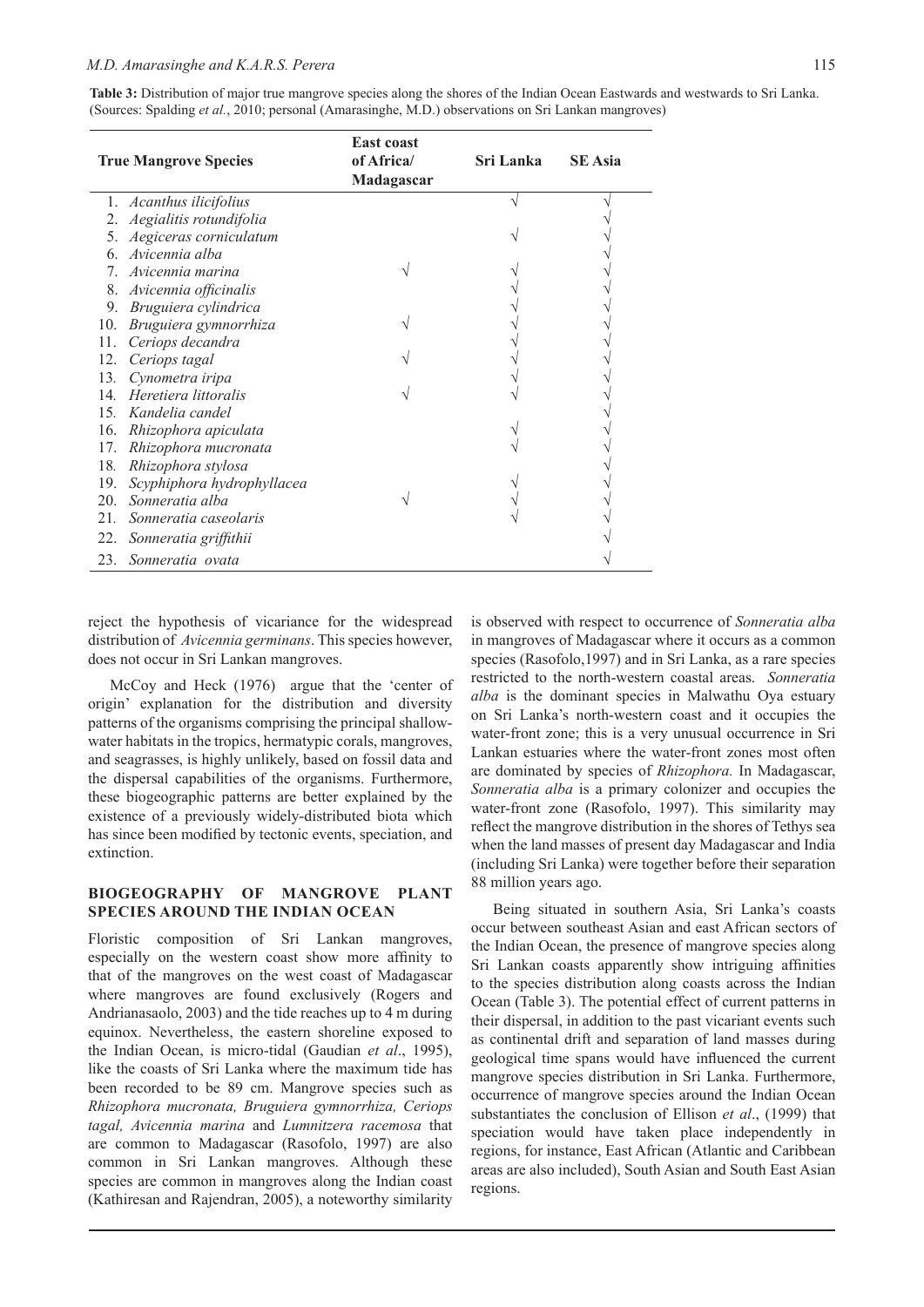### **REFERENCES**

- Abeywickrema, B. (1960). Estuarine vegetation of Ceylon. P*roc. Abidj. Symp. Humid Trop.* UNESCO Paris Fr. 207-210.
- Amarasinghe, M.D., and Balasubramaniam, S., (1992). Structural properties of two types of mangrove stands on the northwestern coast of Sri Lanka. *Hydrobiologia*  **247**: 17-27. doi:10.1007/BF00008201
- Aruchelvam, K, (1968). Mangroves. *Ceylon Forester.* **314**: 59-92.
- Balasubramaniam, S., De Silva, K.H.G.M., (1984). Some ecological aspects of the mangroves on the west coast of Sri Lanka. *Celyon Journal of Science (Biol)*  URI: http://dl.nsf.ac.lk/handle/1/7741.
- Ball, M.C., (1996). Comparative ecophysiology of mangrove forest and tropical lowland moist rainforest, in: Mulkey, S.S., Chazdon, R.L., Smith, A.P. (Eds.), Tropical Forest Plant *Ecophysiology.* Springer US, pp. 461-496.
- Cerón-Souza, I., Gonzalez, E.G., Schwarzbach, A.E., Salas-Leiva, D.E., Rivera-Ocasio, E., Toro-Perea, N., Bermingham, E., McMillan, W.O., (2015). Contrasting demographic history and gene flow patterns of two mangrove species on either side of the Central American Isthmus. *Ecol. Evol*. **5**: 3486-3499. doi:10.1002/ ece3.1569
- Clark, R.L., and Guppy, J.C., (1988). A transition from mangrove forest to freshwater wetland in the monsoon tropics of Australia. *J. Biogeogr*. **15**: 665-684. doi:10.2307/2845444
- de Silva, K.H.G.M. and Balasubramaniam, S., (1984- 1985). Some ecological aspects of the mangroves on the west coast of Sri Lanka. *Ceylon J. Sci*. (Bio. Sci.) **18**: 22-37.
- de Silva, M. and de Silva, P.K. 1998. Status, diversity and conservation of the mangrove forests in Sri Lanka. *J. South Asian Nat. Hist.* **3**(1): 79-102.
- Duke, N.C., 1992. Mangrove Floristics and Biogeography, in: Robertson, A.I., Alongi, D.M. (eds.), *Tropical Mangrove Ecosystems.* American Geophysical Union, pp. 63-100.
- Duke, N.C., (1995). Genetic diversity, distributional barriers and rafting continents - more thoughts on the evolution of mangroves. *Hydrobiologia* **295**: 167-181. doi:10.1007/BF00029124
- Ellison, A.M., Farnsworth, E.J., Merkt, R.E., (1999). Origins of mangrove ecosystems and the mangrove biodiversity anomaly. *Glob. Ecol. Biogeogr*. **8:** 95-115. doi:10.1046/j.1466-822X.1999.00126.x
- FAO, 2007. Mangrove resources: Status and trends 1980 - 2005. http://www.fao.org/docrep/007/j1533e/ J1533E02.htm
- Gaudian, G., Medley, P.A.H., Ormond, R.F.G., (1995). Estimation of the size of a coral reef fish population. *Mar. Ecol. Prog. Ser.* **122**: 107-113.
- Giri, C., Ochieng, E., Tieszen, L.L., Zhu, Z., Singh, A., Loveland, T., Masek, J., Duke, N., (2011). Status and distribution of mangrove forests of the world using earth observation satellite data. *Glob. Ecol. Biogeogr.* **20:**154-159. doi:10.1111/j.1466-8238.2010.00584.
- Graham, A., (1995). Diversification of Gulf/ Caribbean mangrove communities through Cenozoic time. *Biotropica* **27:** 20-27. doi:10.2307/2388899.
- Germeraad, J.H., Hopping, C.A. and Muller, J. (1968). Palinology of Tertiary sediments from tropical areas. *Rev. Paleobot. Palynol,* **6**:189-348.
- Jayatissa, L.P., Dahdouh-Guebas, F. and Koedam, N., (2002). A review of the floral composition and distribution of mangroves in Sri Lanka. *Bot. J. Linn. Soc*. **138**: 29-43.
- Kanakaratne, M.D., Perera, W.K., Fernando, B.U., (1983). An attempt at determining mangrove coverage around Puttalam lagoon, Dutch bay and Portugal bay, using remote sensing techniques. In: Proc. Fourth Asian Conf. Remote Sens. Colombo Sri Lanka. Pp. 1-15.
- Kathiresan, K. and Bingham, B.L., (2001). Biology of mangroves and mangrove ecosystems. In: Advances in Marine Biology. Academic Press, pp. 81-251.
- Kathiresan, K., and Rajendran, N., (2005). Coastal mangrove forests mitigated tsunami. Estuar. Coast. Shelf Sci. **65:** 601-606. doi:10.1016/j.ecss.2005.06.022.
- Latham, R.E., Ricklefs, R.E., (1993). Global patterns of tree species richness in moist forests: energy-diversity theory does not account for variation in species richness. *Oikos* **67**: 325-333. doi:10.2307/3545479.
- Lo, E.Y.Y., 2010. Testing hybridization hypotheses and evaluating the evolutionary potential of hybrids in mangrove plant species. *J. Evol. Biol*. **23**: 2249-2261. doi:10.1111/j.1420-9101.2010.02087.
- Lo, E.Y.Y., Duke, N.C. and Sun, M., (2014). Phylogeographic pattern of *Rhizophora* (Rhizophoraceae) reveals the importance of both vicariance and long-distance oceanic dispersal to modern mangrove distribution. *BMC Evolutionary Biology* **14**: 83 DOI**:** 10.1186/1471- 2148-14-83.
- Luther, D.A. and Greenberg, R., (2009). Mangroves: a global perspective on the evolution and conservation of their terrestrial vertebrates. *BioScience* **59:** 602-612. doi:10.1525/bio.2009.59.7.11.
- McCoy, E.D., Heck, K.L., (1976). Biogeography of corals, seagrasses, and mangroves: an alternative to the center of origin concept. *Syst. Biol*. **25:** 201-210. doi:10.2307/2412488MOE 2012.
- Ministry of Environment (2012). The National Red List 2012 of Sri Lanka; Conservation Status of the Fauna and Flora. Ministry of Environment, Colombo, Sri Lanka. viii  $+476$  pp.
- Nettel, A., and Dodd, R.S., (2007). Drifting propagules and receding swamps: genetic footprints of mangrove recolonization and dispersal along tropical coasts. *Evol. Int. J. Org. Evol.* **61**: 958-971. doi:10.1111 /j.1558-5646.2007.00070.
- Parida, A.K., and Das, A.B., (2005). Salt tolerance and salinity effects on plants: a review. Ecotoxicol. Environ. Saf. **60:** 324-349.doi:10.1016/j.ecoenv.2004.06.010
- Perera, K.A.R.S**.**, Amarasinghe, M.D. and Sumanadasa, W.A. **(**2012). Contribution of plant species to carbon sequestration function of mangrove ecosystems in Sri Lanka. Proceeding of the International Conference: Meeting on Mangrove ecology, functioning and Management (MMM3), Vrije Universiteit Brussel